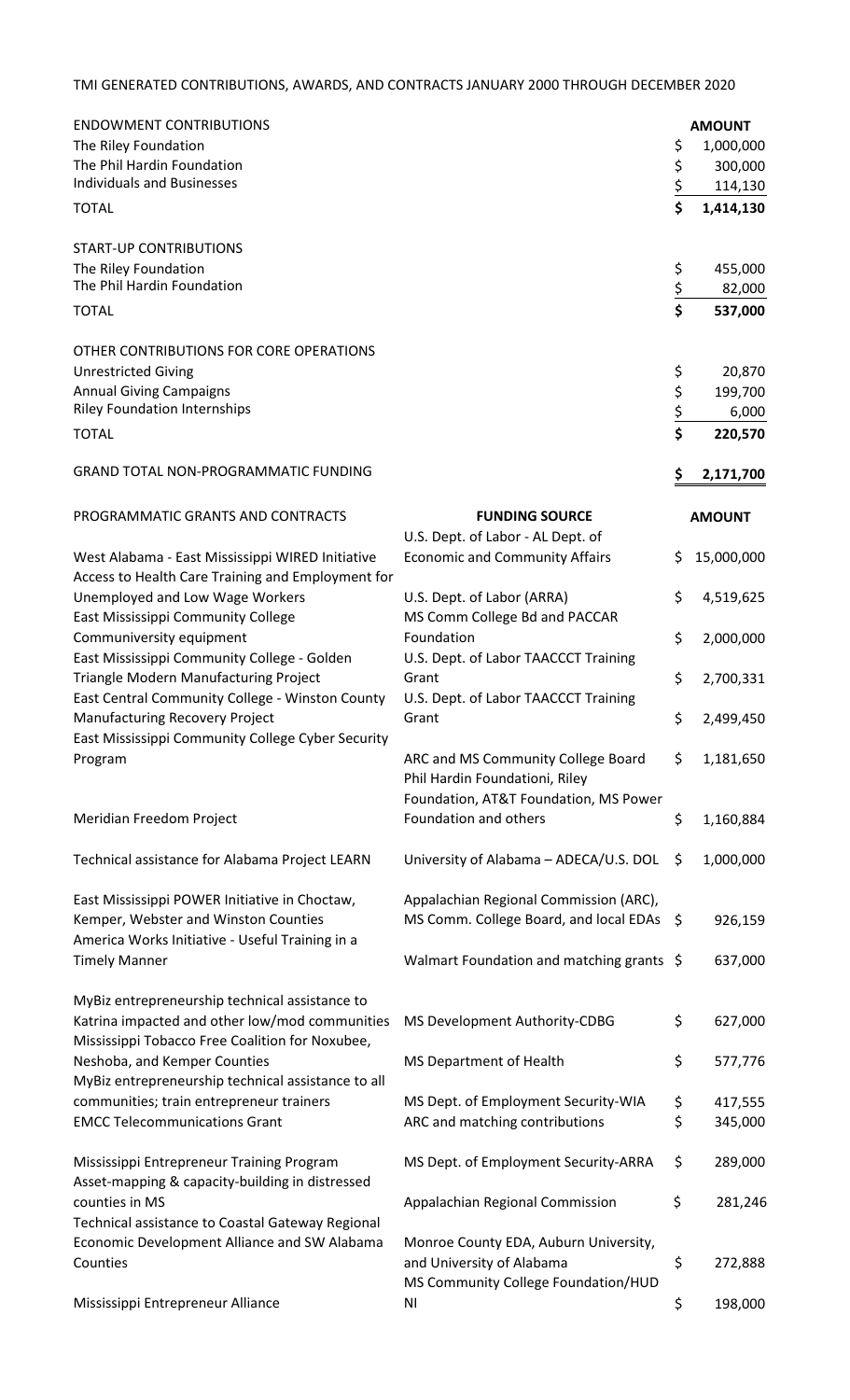|                                                                                                 | Rolling 5-year average from IRS Form                                                 |          |            |
|-------------------------------------------------------------------------------------------------|--------------------------------------------------------------------------------------|----------|------------|
| LEVERAGE RATIO                                                                                  | Funding for programmatic<br>grants/contracts divided by non-<br>programmatic funding |          | 16.5 to 1  |
| <b>GRAND TOTAL</b><br>* TMI managed projects in bold.                                           |                                                                                      | s        | 38,062,661 |
| TOTAL GRANTS AND CONTRACTS                                                                      |                                                                                      | \$       | 35,890,961 |
| West Jasper Elementary School's LEGO Team                                                       | <b>Walker Area Community Foundation</b>                                              | \$       | 900        |
| <b>Creative Economy Forum</b>                                                                   | MS Alliance for the Arts                                                             | \$       | 1,000      |
| <b>WAEM Mayors Network</b>                                                                      | Mississippi Power Company                                                            | \$       | 2,000      |
| Project Freedom 64                                                                              | Lauderdale County Tourism                                                            | \$       | 2,500      |
| Regional economic developer workshops                                                           | <b>MS Development Authority</b>                                                      | \$       | 5,000      |
| development                                                                                     | MS Dept. of Employment Security                                                      | \$       | 10,000     |
| Clarke County Planning and Leadership                                                           |                                                                                      |          | 10,000     |
| TMI Hardware/software improvements<br>Nexus Hero Workshops in East Mississippi                  | <b>AT&amp;T Foundation</b>                                                           | \$<br>\$ | 10,035     |
|                                                                                                 | <b>AT&amp;T Foundation</b>                                                           |          | 13,433     |
| <b>Technical assistant to RAHA</b>                                                              | Rural Alabama Health Alliance (RAHA)                                                 | \$<br>\$ | 14,400     |
| <b>Educating Artists and Entrepreneurs to Build</b><br><b>Creative Economies in Rural Areas</b> | AT&T Foundation and matching<br>contributions                                        |          |            |
| 2012 - May 2014                                                                                 | <b>MS Development Authority</b>                                                      | \$       | 18,000     |
| U.S. Sourcelink Resource Navigator licenses June                                                |                                                                                      |          |            |
| meeting in Meridian                                                                             | Sponsorships                                                                         |          | 21,827     |
| 2013 annual Mississippi Young Professionals                                                     |                                                                                      | \$       |            |
| Technical assistance and grant writing                                                          | East Mississippi Community College                                                   | \$       | 24,000     |
| Opportunites - Kemper Co.                                                                       | <b>MS ARC Flex-E-Grant</b>                                                           | \$       | 31,250     |
| Mississippi Students Together Exploring                                                         |                                                                                      |          |            |
| Ventures in Educational Leadership                                                              | Wallace-Reader's Digest Foundation                                                   | \$       | 35,000     |
| Internships for Meridian Main Street                                                            | Phil Hardin Foundation                                                               | \$       | 44,114     |
| Care of Sonny Montgomery                                                                        | The Montgomery Foundation                                                            | \$       | 51,052     |
| Charter school planning grant                                                                   | U.S. Dept. of Education                                                              | \$       | 61,378     |
| <b>Community Health Improvement Network Planning</b>                                            | <b>HRSA</b>                                                                          | \$       | 88,730     |
|                                                                                                 | U.S. Dept. of Health and Human Services -                                            |          |            |
| Economic Development Initiative (EDI)                                                           | U.S. Dept. of Housing and Urban Dev.                                                 | \$       | 89,415     |
| State Rural Development Council coordination                                                    | <b>USDA Rural Development</b>                                                        | \$       | 104,568    |
| Mississippi                                                                                     | Phil Hardin Foundation                                                               | \$       | 105,400    |
| Academy for Educational Leadership in East                                                      |                                                                                      |          |            |
| <b>Education Policy Fellowship Program</b>                                                      | ARC and Phil Hardin Foundation                                                       | \$       | 138,400    |
| Charrettes in East MS                                                                           | Appalachian Regional Commission (ARC)                                                | \$       | 182,000    |
| MS Main Street - Economic Development                                                           |                                                                                      |          |            |
| 7 Habits of Highly Effective People training                                                    | <b>Riley Foundation</b>                                                              | \$       | 192,995    |

MANAGEMENT AND GENERAL OVERHEAD RATIO

990s **9.5%**